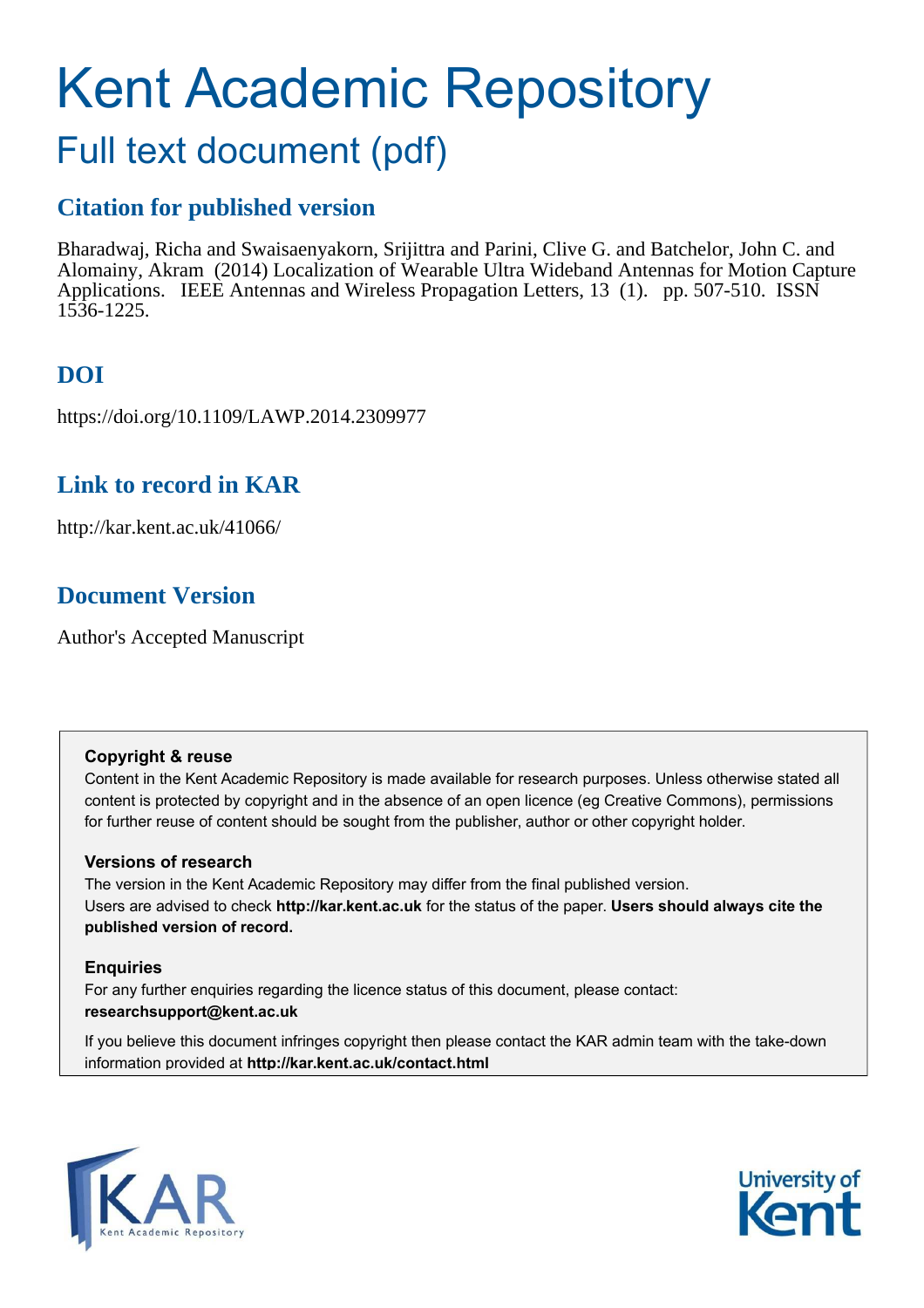### Localization of Wearable Ultra Wideband Antennas for Motion Capture Applications

Richa Bharadwaj, Student Member IEEE, S. Swaisaenyakorn, Student Member IEEE, Clive Parini, Member, IEEE, J. Batchelor, Senior Member, IEEE and Akram Alomainy, Senior Member, IEEE

This is an accepted pre-published version of this paper.

© 2014 IEEE. Personal use of this material is permitted. Permission from IEEE must be obtained for all other uses, in any current or future media, including reprinting/republishing this material for advertising or promotional purposes, creating new collective works, for resale or redistribution to servers or lists, or reuse of any copyrighted component of this work in other works.

The link to this paper on IEEE Xplore $\mathbb{R}$  is

<http://ieeexplore.ieee.org/stamp/stamp.jsp?arnumber=06756933>

The DOI is: 10.1109/LAWP.2014.2309977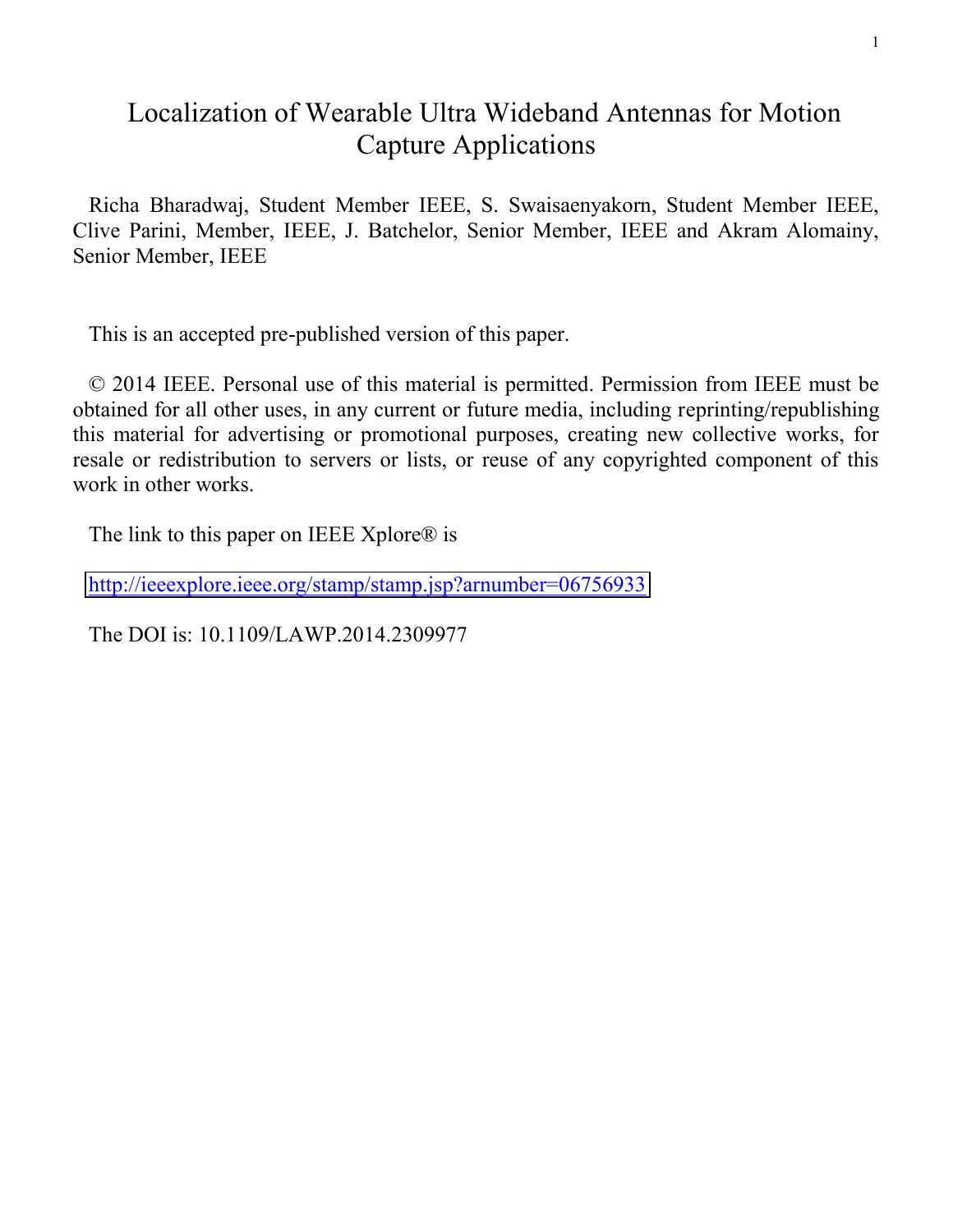## Localisation of Wearable Ultra Wideband Antennas for Motion Capture Applications

Richa Bharadwaj, *Student Member IEEE*, S. Swaisaenyakorn, *Student Member IEEE*, Clive Parini, *Member, IEEE*, J. Batchelor, *Senior Member, IEEE* and Akram Alomainy, *Senior Member, IEEE*

*Abstract***—This paper presents a study of human body localisation using Ultra Wideband (UWB) technology. Various base station configurations, time of arrival and first peak detection algorithms are used to estimate the position of body-worn antennas. Localisation error as small as 1-2 cm has been achieved using 8 base stations which is comparable to the measurement accuracy obtained by complex optical motion capture system to determine the absolute displacement error. The localisation error obtained is better by a third in comparison to common commercial system based on UWB technology. The results demonstrate that Cuboid-shape configuration with 4 base stations gives slightly low average percentage error (2 to 3%) in comparison to Y-shape (4%). However, the Y-shape configuration is more compact and provides setting up simplicity, which makes it convenient for various applications ranging from healthcare monitoring to entertainment technologies either laboratory based or in-home.** 

*Index Terms***—Ultra Wideband, Localisation, Motion Capture** 

#### I. INTRODUCTION

onitoring and classification of human activity using simple and compact body-worn sensors is emerging as an important Monitoring and classification of human activity using simple and compact body-worn sensors is emerging as an important research and development area. Impulse-Radio Ultra Wideband (IR-UWB) systems provide promising solution resolution indoor positioning and ranging applications [1-3].UWB meets the key requirements of human localisation in terms of low cost, high data rate, easy implementation, robustness towards multipath and low energy consumption [2, 3].

Commercial UWB localisation systems such as Ubisense, Multispectral Solutions Inc, have an accuracy of 10 – 15 cm with an operating range of around 50 m [4]. Xsens offers 3D motion tracking products based upon miniature (MEMS) inertial sensor technology [5]. This motion capture product uses a position aiding system (MVN MotionGrid) that is based on UWB technology enabling 5-8 cm positioning accuracy in an area of 20 X 20  $m^2$ . Higher accuracy has been reported in the literature for indoor UWB positioning systems. Results presented by Zetik et al., Low *et al.* and Meier et al. indicate that UWB technology has the potential to achieve high cm and even mm accuracy levels for short range indoor environment localisation [4-6]. Sub-millimetre range accuracy is possible using carrier based UWB systems as proposed in literature [7].

In this paper, localisation of human body movements is studied using sensors on 12 different locations of the upper body. To the best of the authors' knowledge, very limited work is presented in the open literature in the field of localisation of body worn sensors using UWB technology. The experiments were undertaken in an uncluttered indoor environment in which accurate localisation of body worn sensors was performed using a simple, compact and efficient UWB localisation system. The objective of the work is to achieve accurate localisation of the body-worn sensors using time of arrival positioning techniques. The rest of the paper is organized as follows. The localisation measurement set up and scenarios are presented in section II. Section III briefly describes the techniques and algorithms used. The results are analysed and discussed in section IV in terms of accuracy achieved, multipath components for different sensor locations on the body and base station configuration set up. Finally, section V presents a conclusion of the paper.

#### II. LOCALISATION MEASUREMENT SET UP

Experiments were performed at the motion capture studio at University of Kent, UK [8]. A real human test subject (1.8 m tall and average male built) was used to assess the localising sensors placed on the body. Twelve sensor locations were chosen with 6 at the joints of the arm and 6 on the torso. The distance between the human body surface and the antenna was around 5 mm.The subject sat on a chair in the centre of a  $2\times2$  m<sup>2</sup> area (see Fig. 2). Compact and low cost Tapered co-planar waveguide fed UWB antennas (TSA) (Fig.1 [9]) were used as transmitters placed on the body and also as receivers in three different configurations (Cuboid shape: 8 BS's, Cuboid shape: 4 BS's, Y shape: 4 BS's) [10]. The TSA antenna (size of 27 mm  $\times$  16 mm) had an excellent impedance matching with a return loss better than 10 dB and good radiation performance in the UWB range with relatively constant gain across the whole frequency band [9].

Frequency domain measurements were performed in the 3 to 10 GHz band. A vector network analyzer (VNA) was used to capture  $S_{21}$  (channel transfer function) parameters between each transmitter antenna location on the body and the receiver antenna. The antennas were mounted on plastic frames with 3 markers each to allow estimation of position of antennas in 3D space through VICON motion capture system [8]. The system consists of 8 cameras giving high accuracy in range of 1 to 2 cm.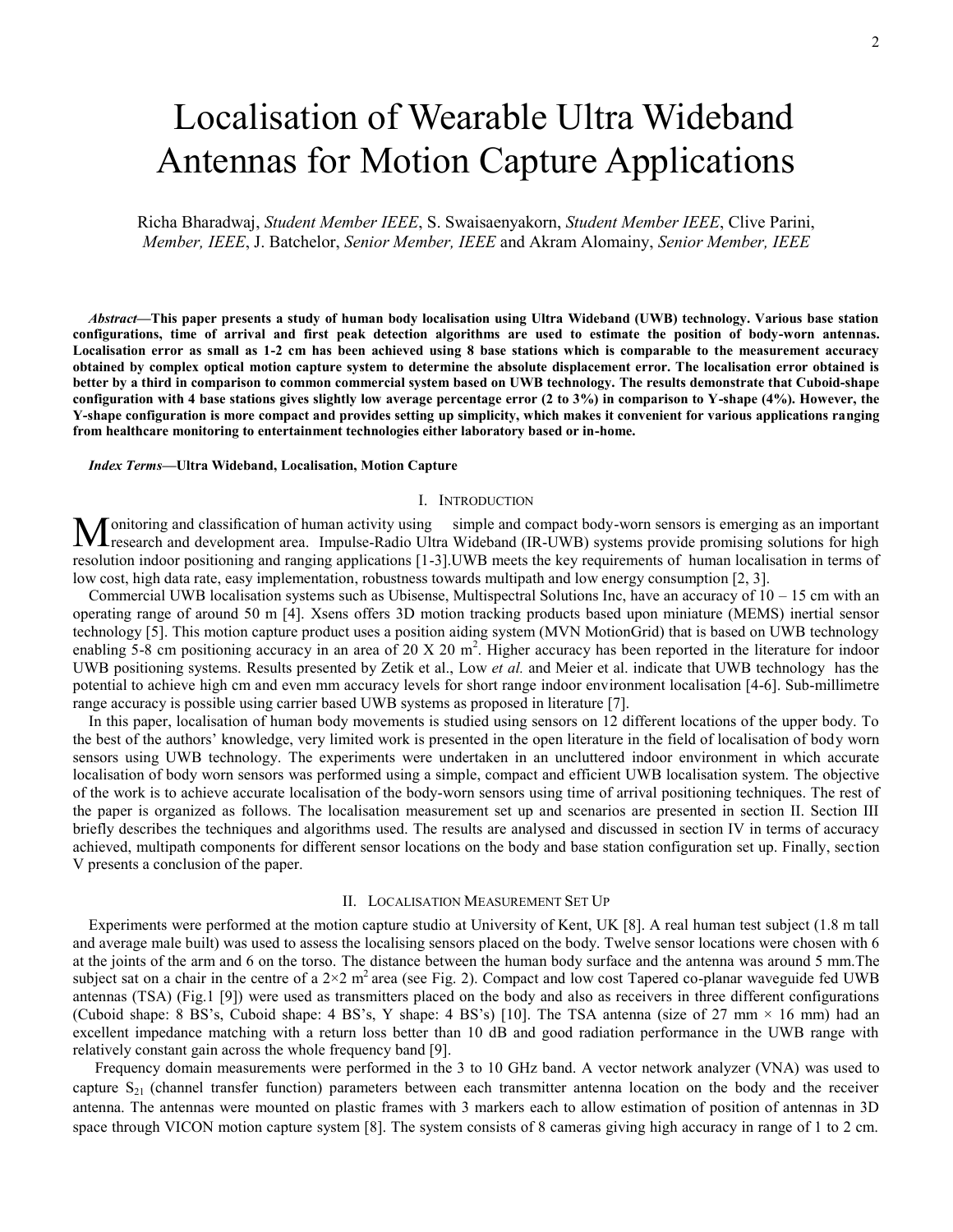The motion capture system was used to compare with the UWB localisation results and also to obtain exact coordinates of the base stations (receiver antennas). The channel impulse response was obtained from the  $S_{21}$  parameters collected from the VNA for each base station (BS) and mobile station (MS). The ranges were obtained by use of the Fast Fourier Transform Technique and, because of the carrier-less nature of IR UWB systems, the real pass-band method was applied. Furthermore, the data-fusion Time-of-Arrival positioning technique was applied to obtain coordinates of the sensor with respect to the reference (BS1).



Fig. 1.Tapered slot co-planar (a) ultra wideband (UWB) antenna used in the 3D localisation measurements and analysis. (b) TSA antennas placed on a plastic base with reflective markers.

 $(a)$  (b)



Fig. 2. Human subject sitting with TSA antenna as sensor with three markers placed on left arm.8 Base Station Configuration with sensors placed at the vertices in a  $2\times2\times0.45$  m<sup>3</sup> volume with Mobile Station (MS) in the centre. 4 Base station configuration: BS( 1,6,3,8) for cuboid-shape and BS(1,2,4,5) for Y-shape configuration.

### III. POSITION ESTIMATION ALGORITHMS

 The range-based time of arrival (TOA) approach is one of the most suitable approach for localisation in UWB sensor networks, because of the high accuracy obtained due to the high time resolution of the applied signals [1,11]. Fig. 3 shows a flow chart of the proposed localisation algorithm which is based on Channel Impulse Response (CIR) and time of arrival localisation estimation technique.The time of arrival between the mobile and base stations is estimated by CIR and peak detection techniques. Firstly, the  $S_{21}$  parameters are measured and Inverse Fast Fourier Transform is then applied to obtain the channel impulse response of the measured channels. The channel impulse response [11], [12] is given by:

$$
h(\tau, t) = \sum_{k=1}^{K} a_k(t) \delta(\tau - \tau_k) e^{j\theta_k(t)} \tag{1}
$$

where  $\delta$  is the Dirac delta function, K is the number of resolvable multipath components,  $\tau_k$  are the delays of the multipath components,  $a_k$  are the path amplitude values and  $\theta_k$  are the path phase values.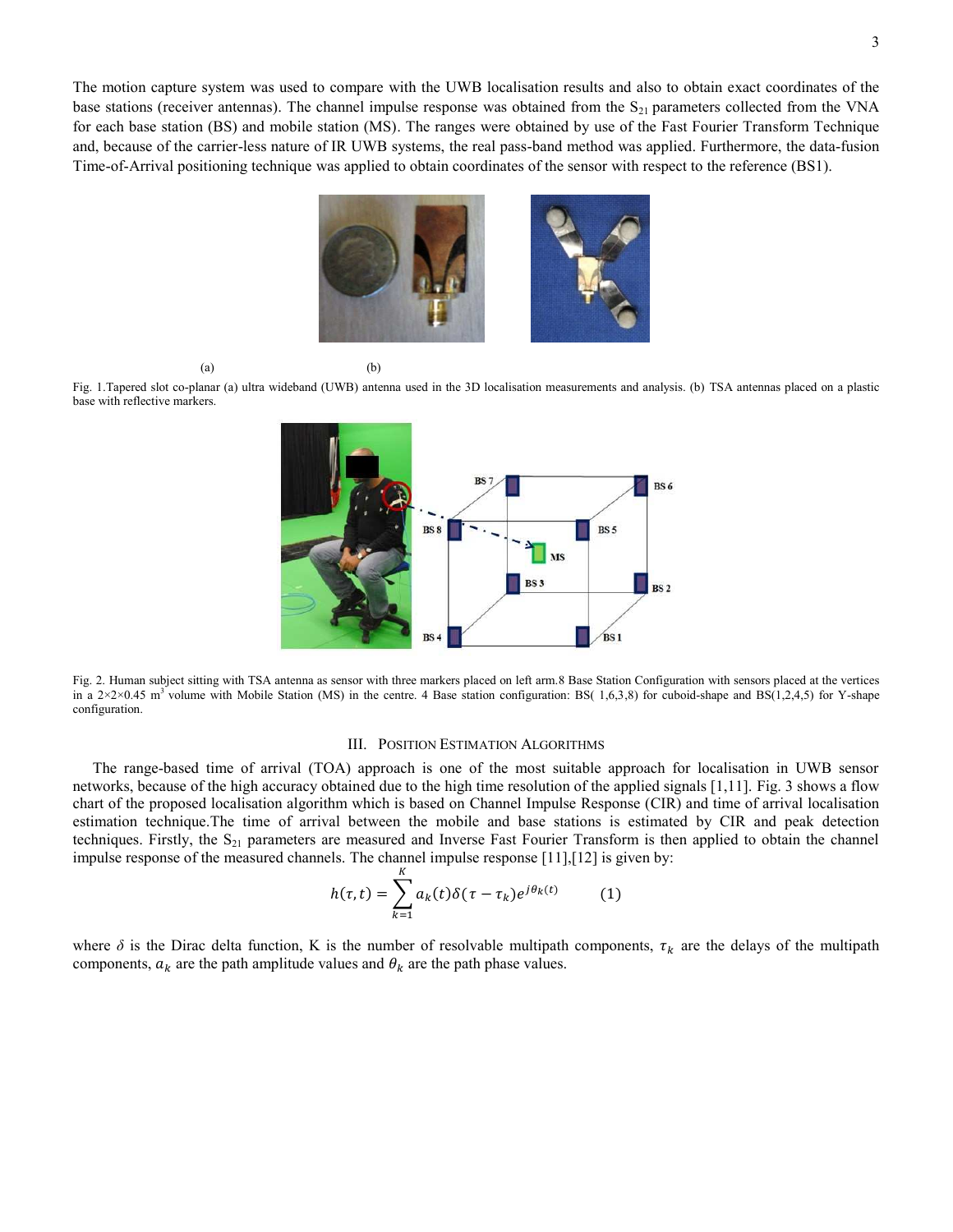

Fig. 3. Proposed localisation scheme for UWB localization in realistic environment with multipath and NLOS situations

The peak detection algorithm gives an estimate of time of arrival of the UWB signal between Tx and Rx. For Line-of-sight (LOS) situation (Fig. 4 (a) and (b)), the TOA is easily estimated by the detection of the strongest peak of the CIR. In situations where the strongest peak does not give an estimate of the expected TOA (as shown in Fig. 4 (c) and (d)) threshold based algorithms such as search back technique and leading edge detection methods [12-13] are used to find the expected time of arrival. The search back method first finds the strongest path (SP), and then looks for a peak arriving before the strongest path which has greater power than a detection threshold level. Few iterations are required in order to obtain the peak value nearest to the expected value or within the localisation range based on the selected threshold level. For situation of almost undetectable peak (Fig. 4 (d)) where the expected peak value of the target is quite low, threshold based algorithms [12] (e.g. leading edge detection) can be used in order to distinguish between the noise and the information regarding the range values in the channel impulse response measurements. To obtain the expected value of range, study of the environment in which localisation is taking place is very important. By obtaining such information one can discard peaks in the CIR which may be occurring due to presence of objects like reflection from metallic object in room, presence of large solid object in the indoor environment etc.

Furthermore, the range estimates obtained from all the base stations are used to obtain position of the sensors through timeof-arrival data-fusion technique [14-15]. Let  $(x_i, y_i, z_i)$  represent the position of the *i*<sup>th</sup> base station and  $r_i$  is the range value obtained from the TOA measurement. The following four equations are solved jointly by using least square solution in order to estimate the position of the target  $(x_m, y_m, z_m)$  via trilateration:

$$
r_i^2 = (x_i - x_m)^2 + (y_i - y_m)^2 + (z_i - z_m)^2 \ i = 1, 2, 3, 4 \quad (2)
$$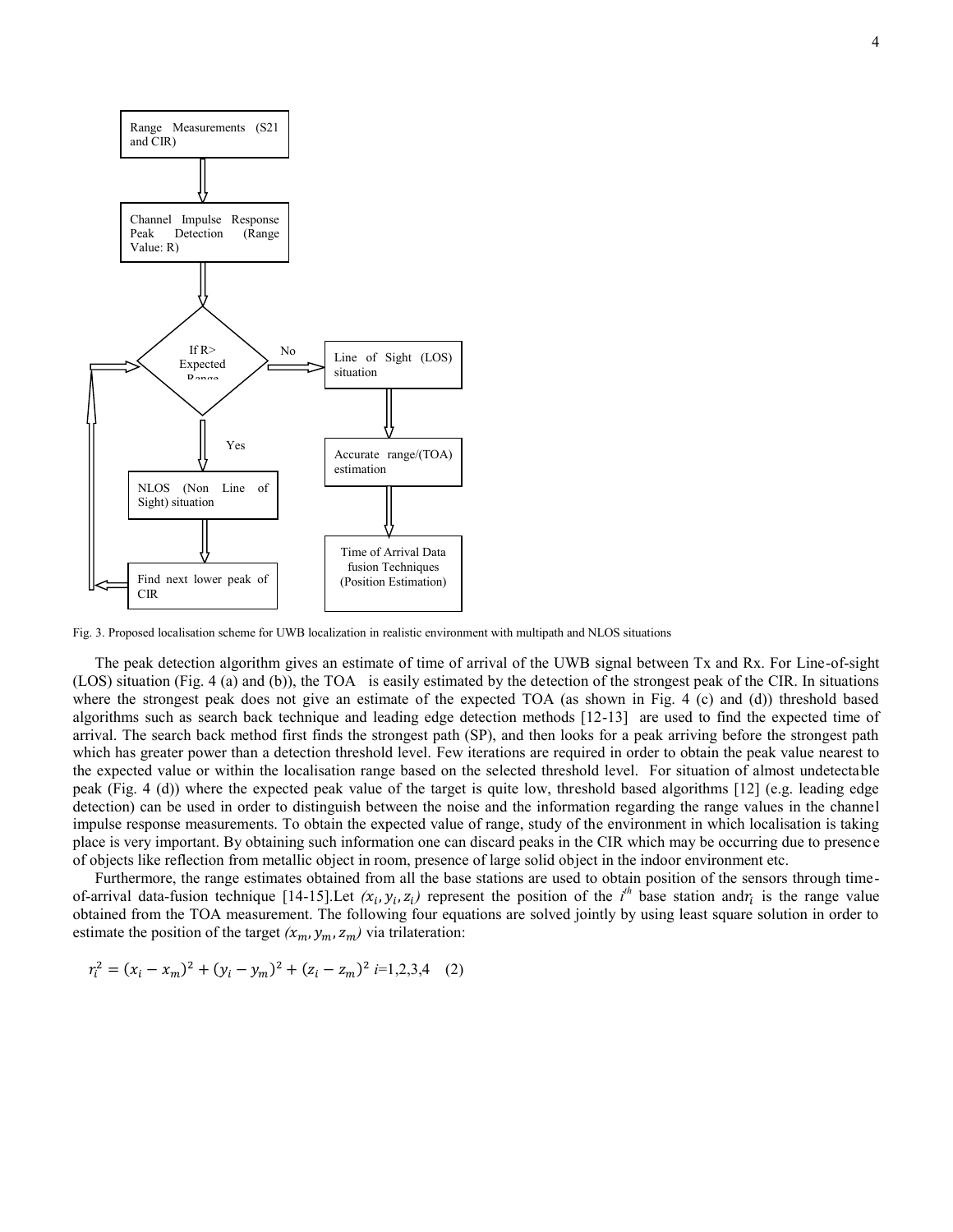

Fig. 4. Different kind of channel Impulse Response observed: (a) Line of Sight Direct path (b) Line of Sight with high multipath (c) Detectable Non Line of Sight path (I) (d) Detectable Non Line of Sight path (II)

#### IV. DATA ANALYSIS

Root Mean Square (RMS) delay spread, which is a measure of delay time extent of multipath channel, is calculated for each BS and MS position. This gives an estimate of which sensor locations have high multipath leading to higher chances of delay and NLOS situations. As shown in Fig. 5, more multipath is generally observed for the situation when sensors are placed on the chest (e.g. sensor 12) in comparison to the sensors placed on the arm (e.g. sensor 1). The reason for the increase in multipath is due to the fact that the sensors are present on the torso region which causes interference. Low RMS delay spread is observed for BS1 and BS5 for sensor 12 as it is in LOS situation with the two base stations. High RMS delay spread is observed for BS2 and BS6 for both the sensor locations mentioned in the graph (sensor 1 and senor 12) which is attributed to NLOS situation between the sensor position on the body and the base stations.

Some of the factors affecting localisation accuracy are precise estimation of time of arrival between the MS and BS, operating bandwidth, antenna efficiency and presence of human body which acts like an obstacle causing delay and interference. The accuracy of the positioning system also depends on the number of base stations used and the distribution of the base stations. Table 1 lists the average localisation error achieved for the different base station configurations studied for finding the unknown positions of the body worn sensors. The estimated and actual positions of the sensors are shown in Fig. 6 for 8 base-stations configuration showing high accuracy position estimation.

The calculation showed that there is less error (approx. 1 to 2 cm) in the estimation of the position of the target when all 8 base stations are used for localisation of the sensors. The localisation error obtained is similar to that of the motion capture system with 8 cameras. As the number of base stations is increased, the area under localisation is better covered and also because of the usage of trilateration technique to estimate unknown locations, additional sensors will enhance the least square solution accuracy. For the configurations considering 4 base-stations, the error is increased by 0.5 cm to 1 cm for the Cuboid shape configuration. For the Y-shape configuration, which is more compact and easily set-up, 1 to 1.5 cm increase in average error is obtained. This configuration has the substantial advantage of using fewer base stations and requiring less coverage area for localisation in comparison to the two other configurations applied.

| Average Localisation Error |                |                |
|----------------------------|----------------|----------------|
|                            | x axis<br>(cm) | y axis<br>(cm) |
| 8 Base Stations            | 1.74           | 2.32           |
| 4 Base Stations            |                |                |
| Cuboid shape               | 2.51           | 2.82           |
| Y shape                    | 3.72           | 3.79           |

TABLE I. LOCALISATION ERROR FOR DIFFERENT BASE STATION CONFIGURATIONS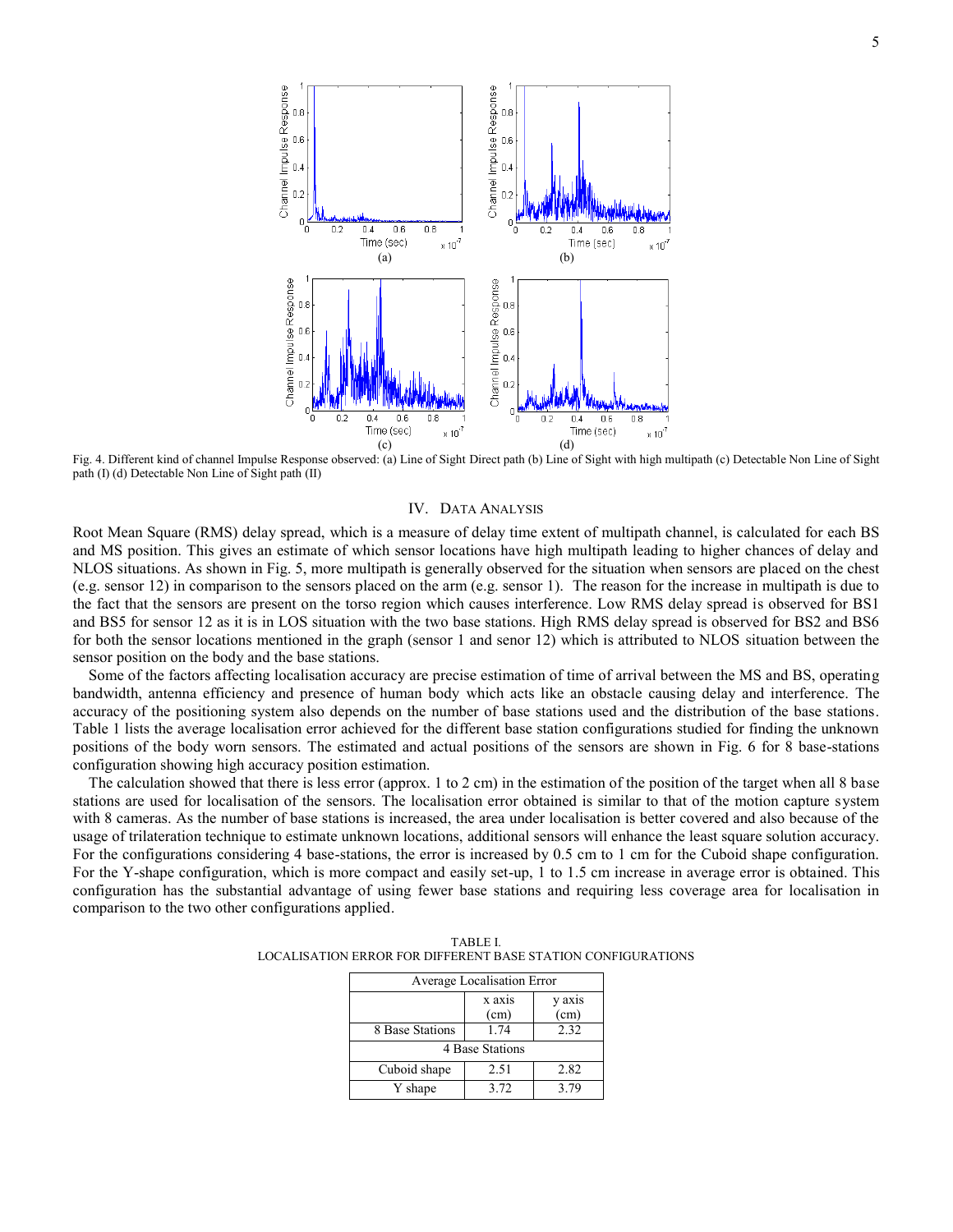The accuracy achieved for the different configurations can be analysed theoretically using Geometric dilution of Precision [16] which shows the effectiveness of the placement of the Base Stations. As expected the average Horizontal Dilution of Precision (HDOP) achieved for the 8 BS configuration is 0.8 which is excellent accuracy. For 4 base station configurations, the average HDOP values achieved are 1.3 and 1.9 for cube and Y shape configuration respectively. All the base station configurations are in the range of DOP values 1 to 2 which are considered to give high accuracy localisation results.



Fig. 5 RMS delay spread for various receiver positions for sensor location 1 placed on right arm and 12 placed on chest.



Fig. 6. UWB localisation: Estimated and Actual positions of the sensors placed on the body for 8 base station configurations.

#### V. CONCLUSION

A comparative study has been made using 12 sensors placed at different locations on the upper body of a human subject in an indoor environment to enable accurate localisation of human movements. Sufficiently accurate 2D localisation with reasonable resolution for the intended application is achieved using a compact and low cost antenna (TSA). Average localisation accuracy as small as 1-2 cm has been achieved, which is comparable to common commercial optical systems.This accuracy reduces by a slight error of 1.5% (0.5 cm to 1 cm) for Cuboid-shape configuration with 4 base stations. By confining the base-stations into a smaller area such as the Y-shape configuration, the error is increased by 2.5% (1 cm to 1.5 cm) due to the limited coverage area and also the simplicity of the detection algorithm used. However, the compact set up and cost-effectiveness provide a compromise for the small degradation in detection accuracy and a space for a wider range of laboratory based and in-home localisation applications. Generally, the localisation error obtained is less than a third in comparison to the common available generic commercial systems based on UWB technology.

#### **REFERENCES**

- [1] Gezici, S.; Poor, H.V.; , "Position Estimation via Ultra-Wide-Band Signals," Proceedings of the IEEE , vol.97, no.2, pp.386-403, Feb. 2009
- [2] W. Mekonnen, E. Slottke, H. Luecken, C. Steiner, and A. Wittneben, "Constrained Maximum Likelihood Positioning for UWB Based Human Motion Tracking," International Conference on Indoor Positioning and Indoor Navigation, IPIN 2010, Zurich, Switzerland, pp. 1-10, Sept. 2010
- [3] D. Zhang, F. Xia, Z. Yang, L. Yao, W. Zhao, Localization technologies for indoor human tracking, in: Proceedings of the IEEE International Conference on Future Information Technology (FutureTech'10), Pusan, Korea, May 2010.
- [4] Xsens Motion Grid<http://www.xsens.com/en/general/motiongrid>
- [5] R. Zetik, J. Sachs, R. Thomä, "UWB localization active and passive approach," in *Proceedings of the 21st IEEE IMTC*, vol. 2, 2004, pp. 1005-1009.
- [6] C. Meier, A. Terzis, S. Lindenmeier, " A robust 3D highprecision radio location system," in *IEEE MTT-SInternational Microwave Symposium*, 2007, pp.  $397 - 400.$
- [7] Cemin Zhang; Kuhn, M.J.; Merkl, B.C.; Fathy, A.E.; Mahfouz, M.R.; , "Real-Time Noncoherent UWB Positioning Radar With Millimeter Range Accuracy: Theory and Experiment," Microwave Theory and Techniques, IEEE Transactions on, vol.58, no.1, pp.9-20, Jan. 2010.
- [8] Swaisaenyakron, S.; Young, P.R.; Batchelor, J.C.; , "Animated human walking movement for body worn antenna study," Antennas and Propagation Conference (LAPC), 2011 Loughborough , vol., no., pp.1-4, 14-15 Nov. 2011